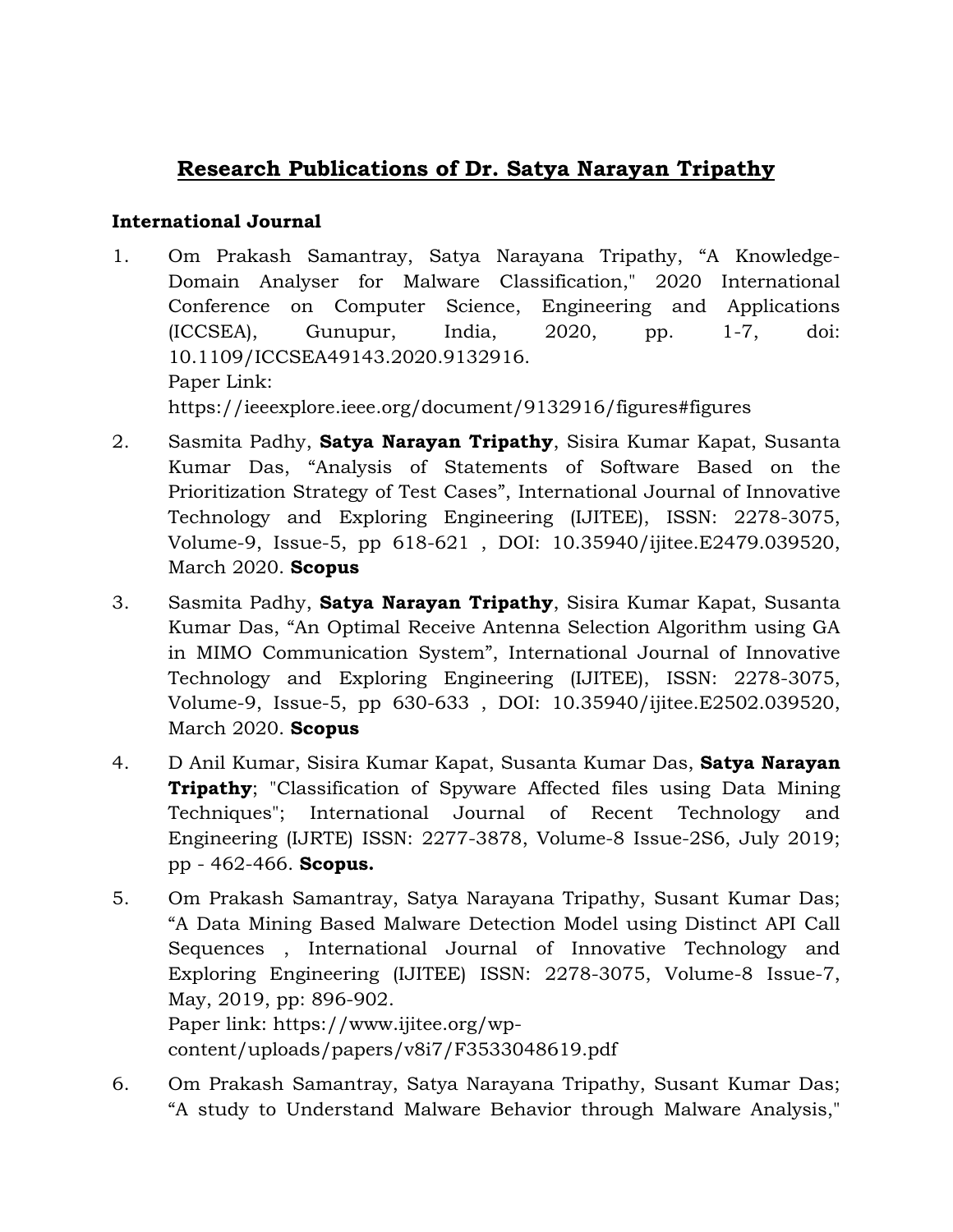2019 IEEE International Conference on System, Computation, Automation and Networking (ICSCAN), Pondicherry, India, 2019, pp. 1-5, doi: 10.1109/ICSCAN.2019.8878680.

Paper link: https://ieeexplore.ieee.org/document/8878680

- 7. **Satya Narayan Tripathy,** Sisira Kumar Kapat, D Anil Kumar, Mamata Nayak, Susanta Kumar Das, "A survey on Malware Detection Approaches using EULA Analysis with Text Mining", 2ND INTERNATIONAL CONFERENCE ON DATA SCIENCE AND BUSINESS ANALYTICS (ICDSBA 2018), Accession Number: WOS: 000468955000095, ISBN:978-1-5386- 8431-3, DOI: 10.1109/ICDSBA.2018.00102, Pages: 517-522, **Scopus, Web of Science.**
- 8. Om Prakash Samantray, **Satya Narayana Tripathy**, Susant Kumar Das; "A Theoretical Feature-wise Study of Malware Detection Techniques"; International Journal of Computer Sciences and Engineering (Open Access), E-ISSN: 2347-2693, Vol.-6, Issue-12, Dec 2018; pp. 879-887.
- 9. Binayak Panda, **Satya Narayan Tripathy**; "Morphological Malware Detection: An API Sequence Mining With LCS Based Voting Algorithm"; Journal of Advance Research in Dynamical & Control Systems, Vol. 10, 06-Special Issue, 2018.
- 10. Sisira Kumar Kapat, **Satya Narayan Tripathy**, "Malware Architectural View with Performance Analysis in Network at its Activation State", International Conference on Cognitive Informatics & Soft Computing (CISC-2017), eBook ISBN 978-981-13-0617-4, Series ISSN 2194-5357. **Scopus.**
- 11. **Satya Narayan Tripathy,** Sisira Kumar Kapat, RaghunathPatro, Susanta Kumar Das, "A Comprehensive study of Malware Propagation using Geometric Progression", International Conference on Computational Intelligence and Networks, Accession Number: WOS:000428641100014, ISBN:978-1-5386-2529-3, ISSN: 2375-5822, DOI 10.1109/CINE.2017.31, Pages: 73-77, Publisher: IEEE, 345 E 47TH ST, NEW YORK, NY 10017 USA, **Scopus, Web of Science.**
- 12. **Satya Narayan Tripathy**, Sisira Kumar Kapat, M. Soujanya, Susanta Kumar Das, "Static Malware Analysis : A Case Study", International Journal of Scientific Research in Computer Science, Engineering and Information Technology (IJSRCSEIT), ISSN : 2456-3307, Volume 2, Issue 7, **UGC Jornal no:64718**, pp.135-141, September-2017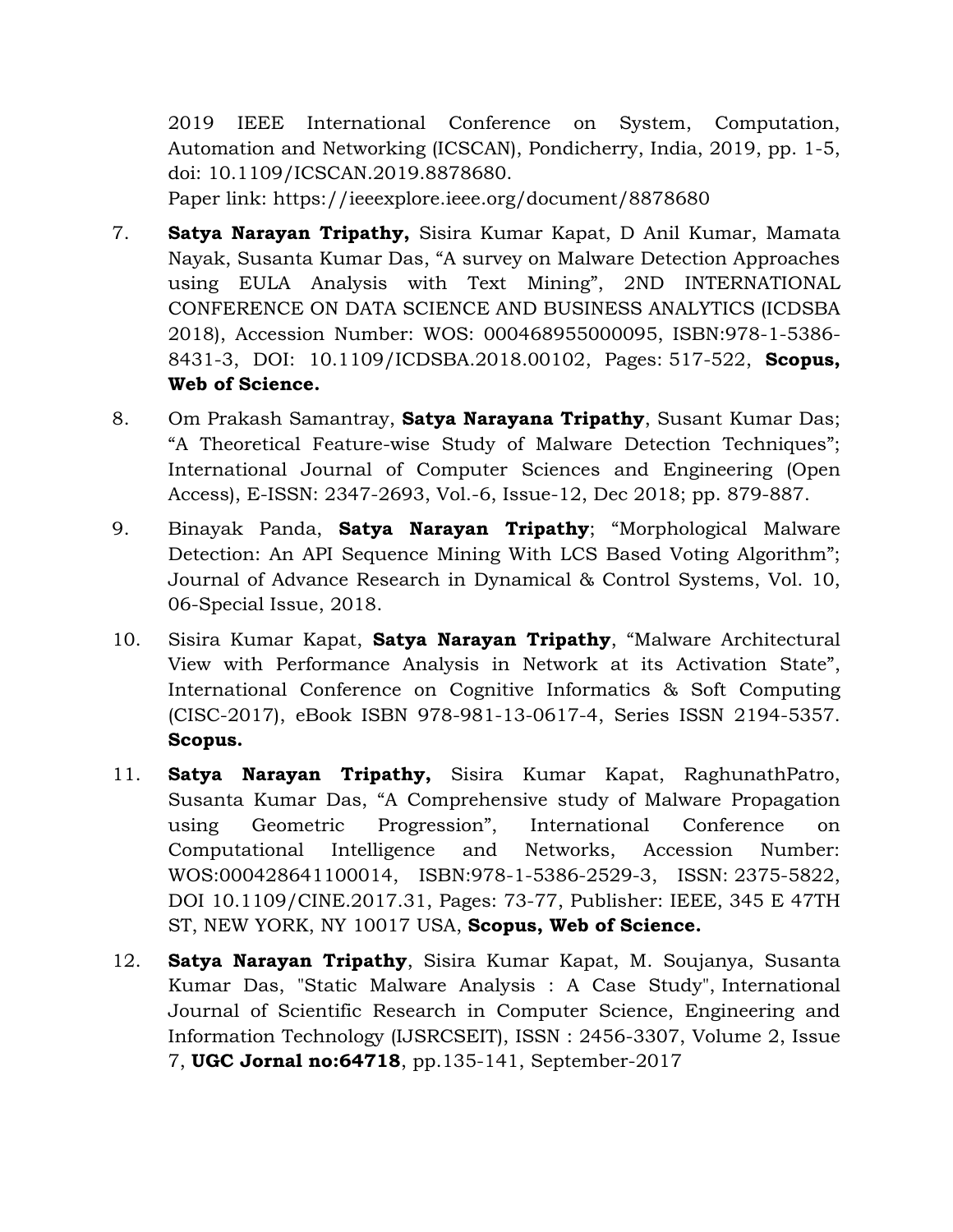- 13. **Satya Narayan Tripathy**, Sisira Kumar Kapat, Susanta Kumar Das, Binayak Panda; "A Spyware Detection System with a Comparative Study of Spywares using Classification Rule Mining"; International Journal of Scientific & Engineering Research (ISSN 2229-5518), Volume 7, Issue 3, March-2016; pp. 179-184. **UGC Jornal no: 44919**.
- 14. Binayak Panda, **Dr. Satya Narayan Tripathy**, Dr. NilambarSethi, Om PrakashSamantray, "A Comparative Study on Serial and Parallel Web Content Mining", International Journal of Advanced Networking and Applications, ISSN: 0975-0290, Volume 7, Issue 5, 2016; pp. 2882-2886
- 15. Om Prakash Samantray, **Satya Narayan Tripathy**, Susant Kumar Das, Binayak Panda; "CAM: A Combined Analytical Model for Efficient Malware Classification";International Journal of Advanced Research in Computer and Communication Engineering, ISSN (Online) 2278-1021, ISSN (Print) 2319 5940,Vol. 5, Issue 1, January 2016; pp. 286-290.
- 16. **Satya Narayan Tripathy,** Susanta Kumar Das, Brojo Kishore Mishra, Om Prakash Samantray; "A Study on Malware Taxonomy and Malware Detection Techniques"; International Journal of Engineering Research & Technology (ISSN (print): 2278-0181), 10-11 April 2015 TITCON-2015 Conference Proceedings; pp. 266 – 273.
- 17. **S. N. Tripathy**, T. Mohan Rao; "A Review on Vulnerability Management in Wireless Communication System", International Journal of Advanced Computer Research (ISSN (print): 2249-7277), March 2013, pp. 71-75.
- 18. Debendra Dhinda, **S. N. Tripathy**, Nikunja Kishore Sabat; "A Survey on Vulnerability Management for Web Security", International Journal of Advanced Computer Research (ISSN (print): 2249-7277), March 2013, pp. 92-94.
- 19. Susanta Kumar Das, Jagadish Panda, **Satya Narayan Tripathy**; "Policy based Network Administration and Management", IJCSNS International Journal of Computer Science and Network Security, Vol.9 No.10, November 2012, pp. 121-130.
- 20. **S. N. Tripathy**, S. K. Tripathy, S. K. Das; "Designing A Trust Model for an Ad Hoc Social Network using Communication Data Value", International Journal of Computer Science & Management Systems, ISSN: 0975-5349, Vol.1(2), December 2009, pp. 85-89.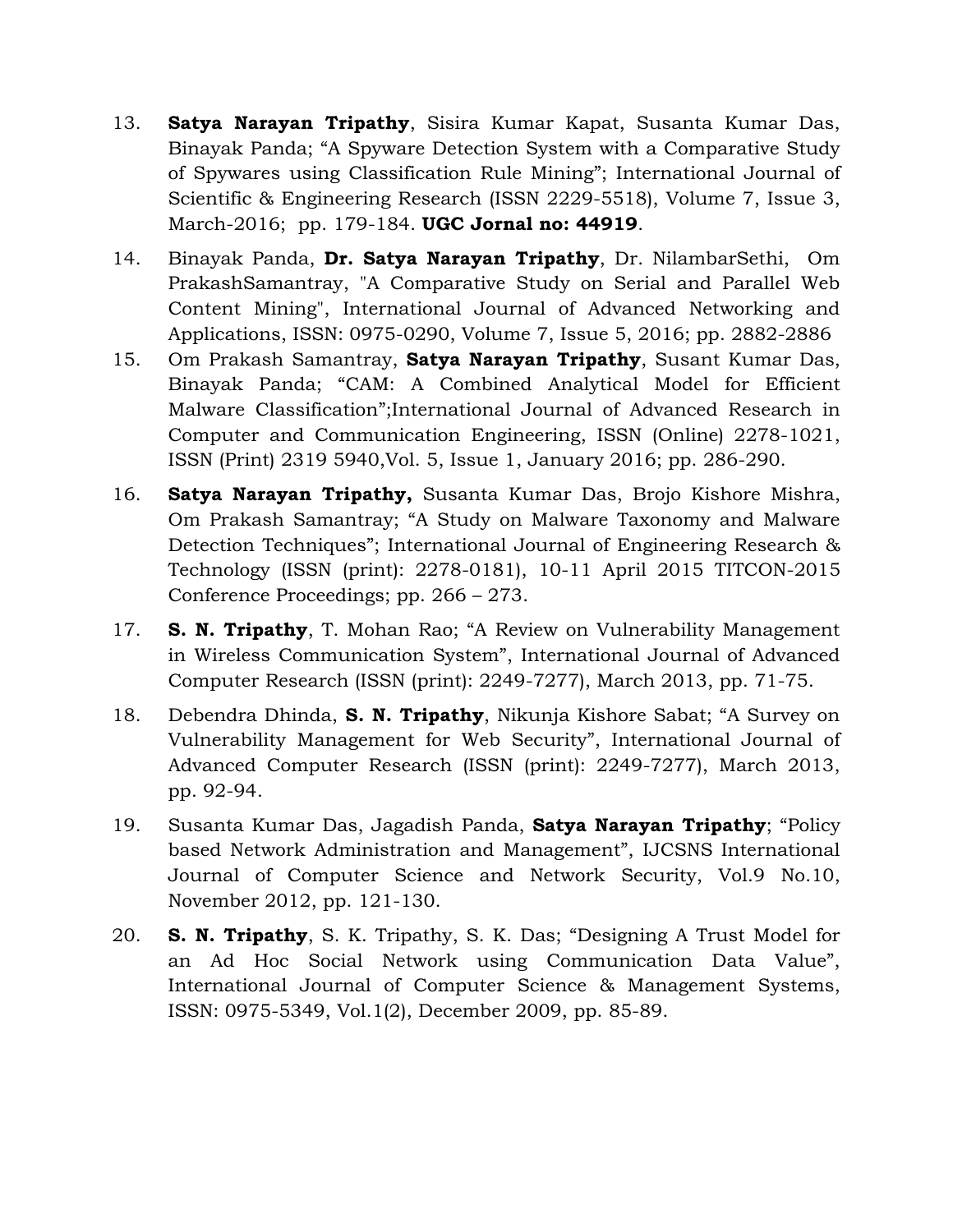#### **International Conference Proceeding**

- 1. Om Prakash Samantray, **Satya Narayana Tripathy**, "A Knowledge-Domain Analyser for Malware Classification", International Conference on Computer Science, Engineering and Applications (ICCSEA 2020)
- 2. Om Prakash Samantray, **Satya Narayana Tripathy**, Susant Kumar Das, "A study to Understand Malware Behavior through Malware Analysis" Proceeding of International Confirence on Systems Computation Automation and Networking 2019, @ IEEE 978-1-7281-1524-5.

## **National Journal**

- 1. **S. N. Tripathy**, B. K. Tripathy, G. N. Pradhan; "Trust Evolution Mechanism in Ad Hoc Social Network using Intrusion Detection", SIDDHANT: A Journal of Decision Making, , Vol.8(2&3) April-September 2008, pp. 67-72.
- 2. **S. N. Tripathy**, B. K. Tripathy, G. N. Pradhan; "Possible Terrorization in Ad Hoc Social Networks", SIDDHANT: A Journal of Decision Making, ISSN:0091/2002-TC,Vol.7(2) April-June 2007, pp. 48-54.

### **National conference Proceeding**

- 1. Sisira Kumar Kapat, Satya Narayan Tripathy, Susanta Kumar Das, "Two Phase Malware Detection using API and static System Event Properties," in **National Seminar on Innovative Application of Information Technology (NSIAIT-2019)**, at Berhampur University, Odisha, India, during 15th -16th March 2019
- 2. Om Prakash Samantray, Satya Narayan Tripathy, Susanta Kumar Das, Sisira Kumar Kapat, "A System-centric Malware Detection Framework based on System's Behavior," in **National Seminar on Innovative Application of Information Technology (NSIAIT-2019)**, at Berhampur University, Odisha, India, during 15th -16th March 2019
- 3. **S. N. Tripathy**, B. K. Tripathy, S. K. Nahak, M. Pattnayak; "Trust Evaluation Mechanism in Ad Hoc Social Network using Communication Data Value", Proceedings of the National Seminar on Advancement on IT – Its Role for Protection of Environment-Vision 2020, 21st February 2008, pp. 42-48.
- 4. **S. N. Tripathy**; "Designing A Trust Model for the Human Interaction in an Ad Hoc Social Network using Weighted Statistical Data", Proc. of the